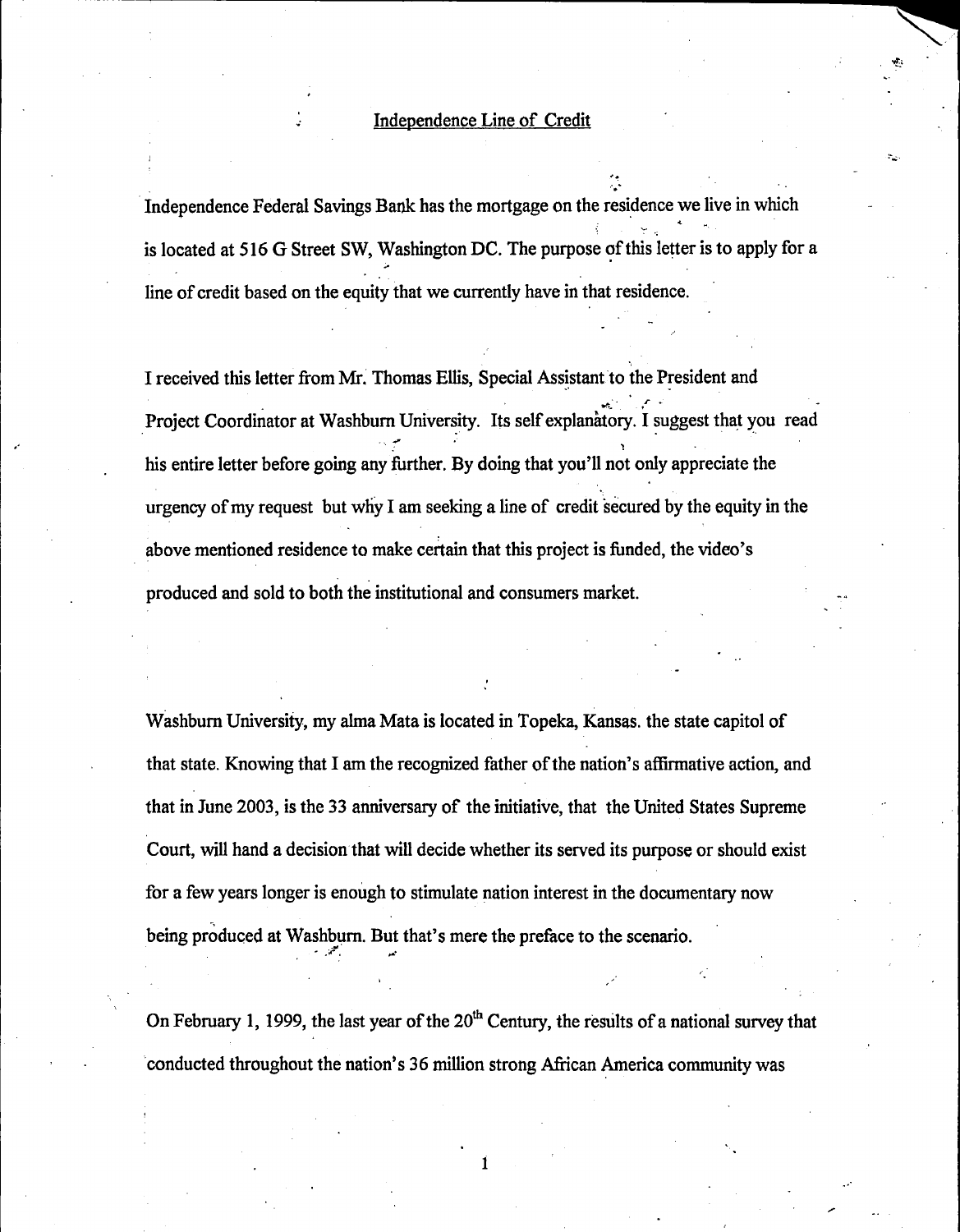published. Its purpose was to determine the persons that Black Americans considered the  $20<sup>th</sup>$  century's 100 most Influential individual. Guess what? I was ranked number 18 among that group.

Incipiently when the list was published only 36 of the 100 person named were still alive. And of that number only 4 of the top 20 are still with us, and I am one of that number. During the last 3 years have I discovered that form a commercial stand point there is market value in being a living black history maker. Especially if you are the father of nation's Affirmative Action *Enforcement* Policy

When the list was published the citation beside my picture and name stated the following: Arthur Fletcher...Developed the Affirmative Action Policy, which helped achieve many gains for African Americans, women and others." Most American citizens black included thought in their mid-50s and younger have allowed themselves to believe, that Dr. King's "I had a Dream Speech" delivered on August--, 19--, changed America's racist culture forthwith.

As we all know today, -----years after the fact, nothing could have been further from the truth. That speech help set the stage for cultural change but that's all. Someone, knowledgeable as to the inter workings, of a "nation of laws and not men", had to go inside the federal government, specifically the executive branch, and covert King's visionary dream into a tangible measurable reality.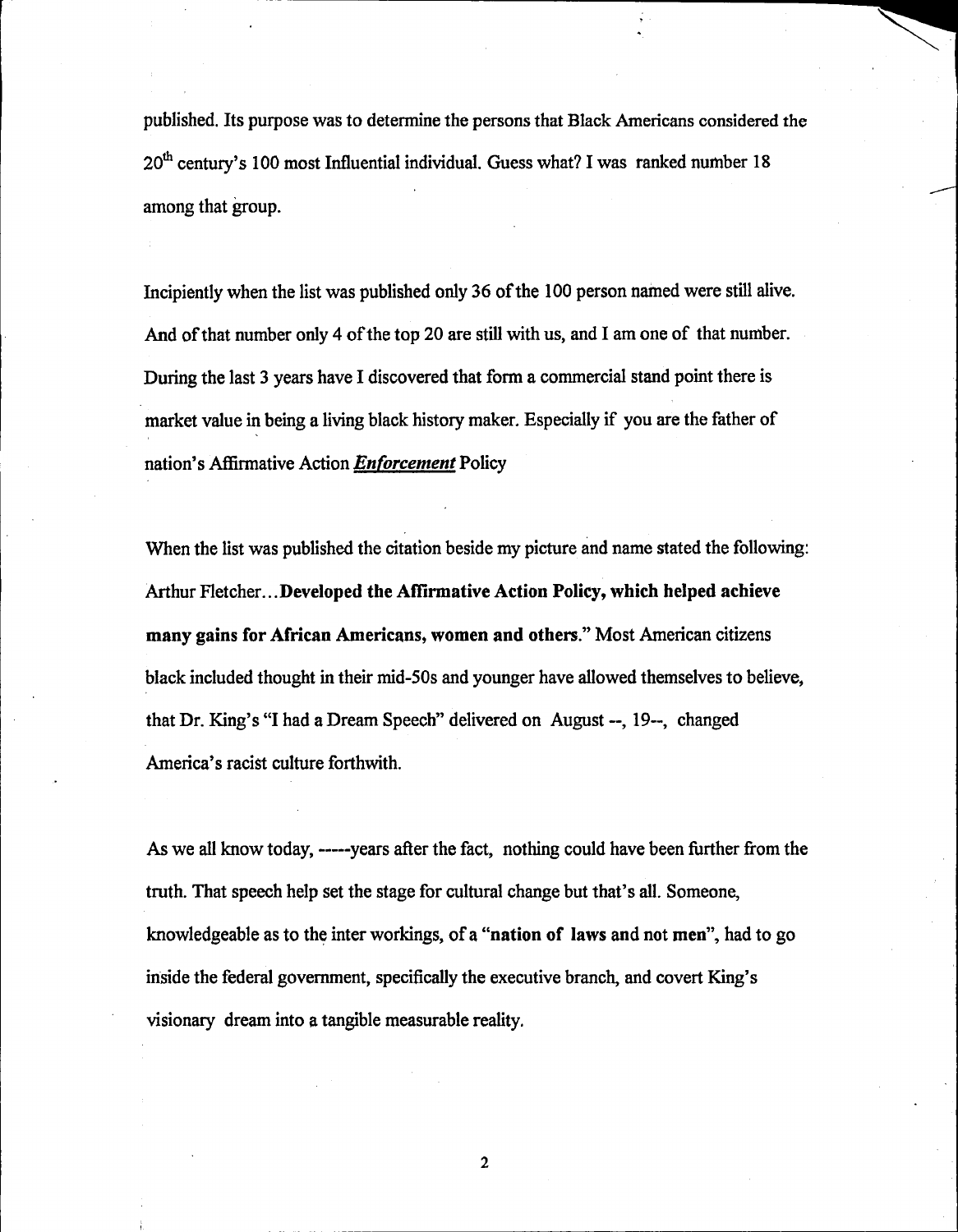Looking back on 33 years of history, the facts reveal the following; that dream notwithstanding, the Affirmative Action Enforcement Policy, that I went inside the first Nixon Administration and implemented caused the change that millions and millions of African Americans, women and other racial minorities are experiencing and enjoying \ today and that the nation as a whole is presently benefiting from.

------------------------------------------

That last sentence is the launching pad, for my last and final contribution to future generations. The attached letter written by Mr. Thomas M. Ellis Special Assistant President and Project Coordinator at Washburn University is enough to convince me that in the 36 cities that houses a Federal Reserve Regional or District Bank, if I targeted my marketing campaign at the Black population only in those communities I would be appealing to 14,571,707.000. million individuals. And if no more that a mere 1% of that market purchased one Video cassette of the documentary per person, that would amount to -------- in products sold.

I have yet to set the price for a single copy. Nevertheless, suppose each video sold for \$29.95, plus taxes and shipping cost. That would amount to -----·-----------in sales in the African American community alone, un those 36 communities. The point is the dollar The Cities in questored value in that particular demographic segment in these cities is huge to say the least. But that's just a fraction of the market for this documentary. Who knows how large its likely to be in the main stream population.

3